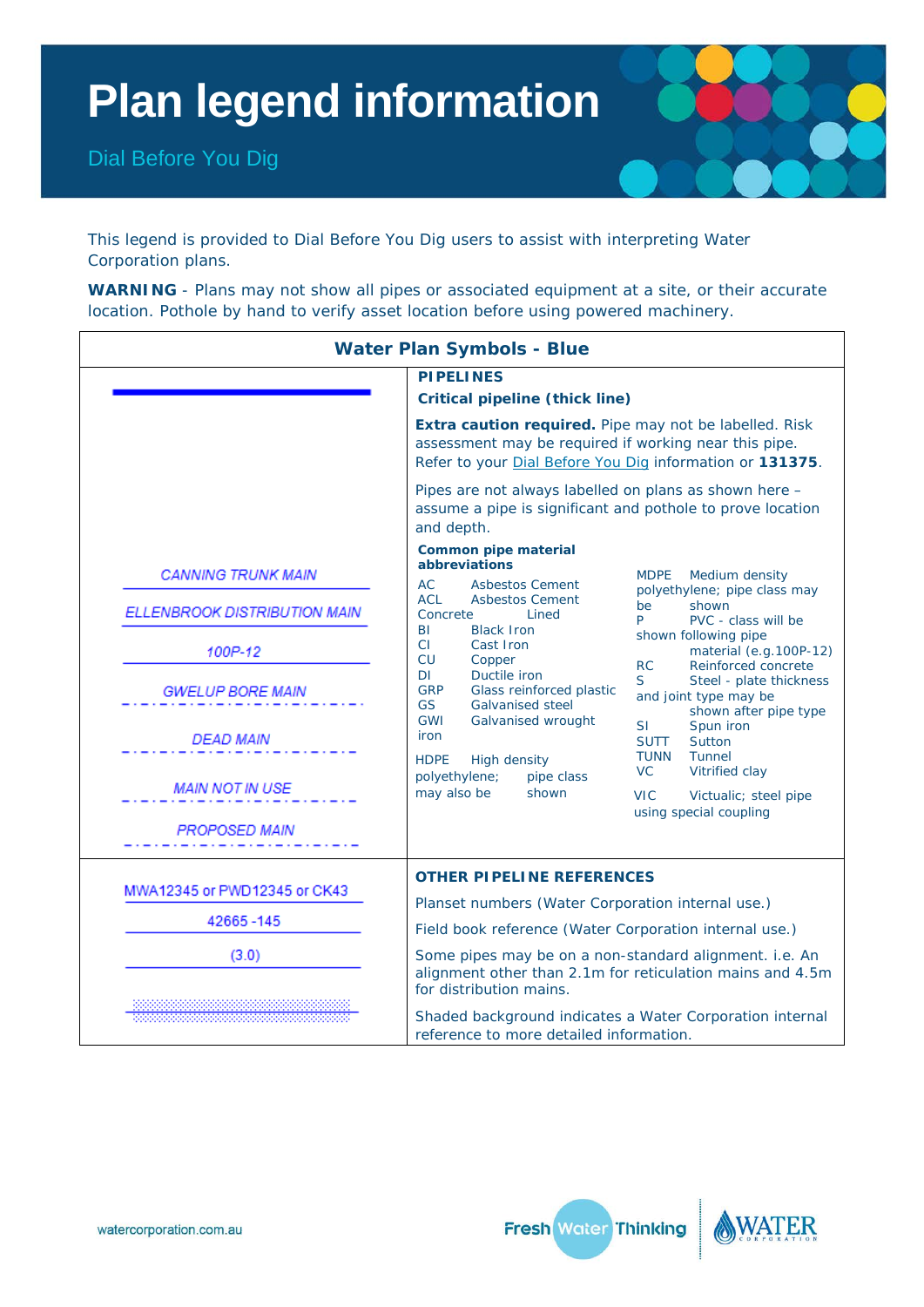

| CONC-ENC¶<br>$100S-SL$                   | <b>CONCRETE ENCASEMENT AND SLEEVES</b><br><b>ENC</b><br>Encasement<br>DI.<br>Ductile Iron<br><b>SL</b><br><b>Sleeve</b><br>GWI<br><b>Galvanised Wrought</b><br><b>Iron</b><br><b>AC</b><br><b>Asbestos Cement</b><br><b>RC</b><br><b>Reinforced Concrete</b><br>CI<br>Cast Iron<br>S<br>Steel (e.g. 100S as<br>shown)                                                                                                                                 |  |  |
|------------------------------------------|-------------------------------------------------------------------------------------------------------------------------------------------------------------------------------------------------------------------------------------------------------------------------------------------------------------------------------------------------------------------------------------------------------------------------------------------------------|--|--|
| 150AC<br>150P                            | <b>CHANGE INDICATOR ARROW</b><br>Indicates a change in pipe type or size.<br>Example: 150mm diameter PVC to 150mm diameter<br>asbestos cement.                                                                                                                                                                                                                                                                                                        |  |  |
|                                          | <b>PIPE OVERPASS</b><br>The overpass symbol indicates the shallower of the two<br>pipes.                                                                                                                                                                                                                                                                                                                                                              |  |  |
| 150DAV¶<br>250PRV¶<br>100SC              | <b>VALVE</b><br>Different symbols indicate different valve types. Many<br>different valves types are in use. Valves may be labelled<br>(e.q. 250PRV, 100BV, R)<br>From the left: DAV-Double air valve, PRV-Pressure<br>Reducing Valve, SC-Scour valve<br>Valves may be shallower than the main or offset from it.<br>e.g. A scour valve (SC) may have a pipe coming away from<br>main pipeline on the opposite side to that indicated on the<br>plan. |  |  |
| 100P-DOMS<br><b>100SFS</b><br>$100S$ FHS | <b>DOMS domestic service</b><br><b>FS Fire service</b><br><b>FHS Fire hydrant service</b><br>A hydrant may be visible external to the building. Even if<br>not visible a substantial fire service may still be present.                                                                                                                                                                                                                               |  |  |
| 150S-5                                   | <b>PIPE BYPASS</b><br>Bypass will not be on the same alignment as the main<br>pipeline.                                                                                                                                                                                                                                                                                                                                                               |  |  |
|                                          | <b>DEADPLATE</b>                                                                                                                                                                                                                                                                                                                                                                                                                                      |  |  |



ER

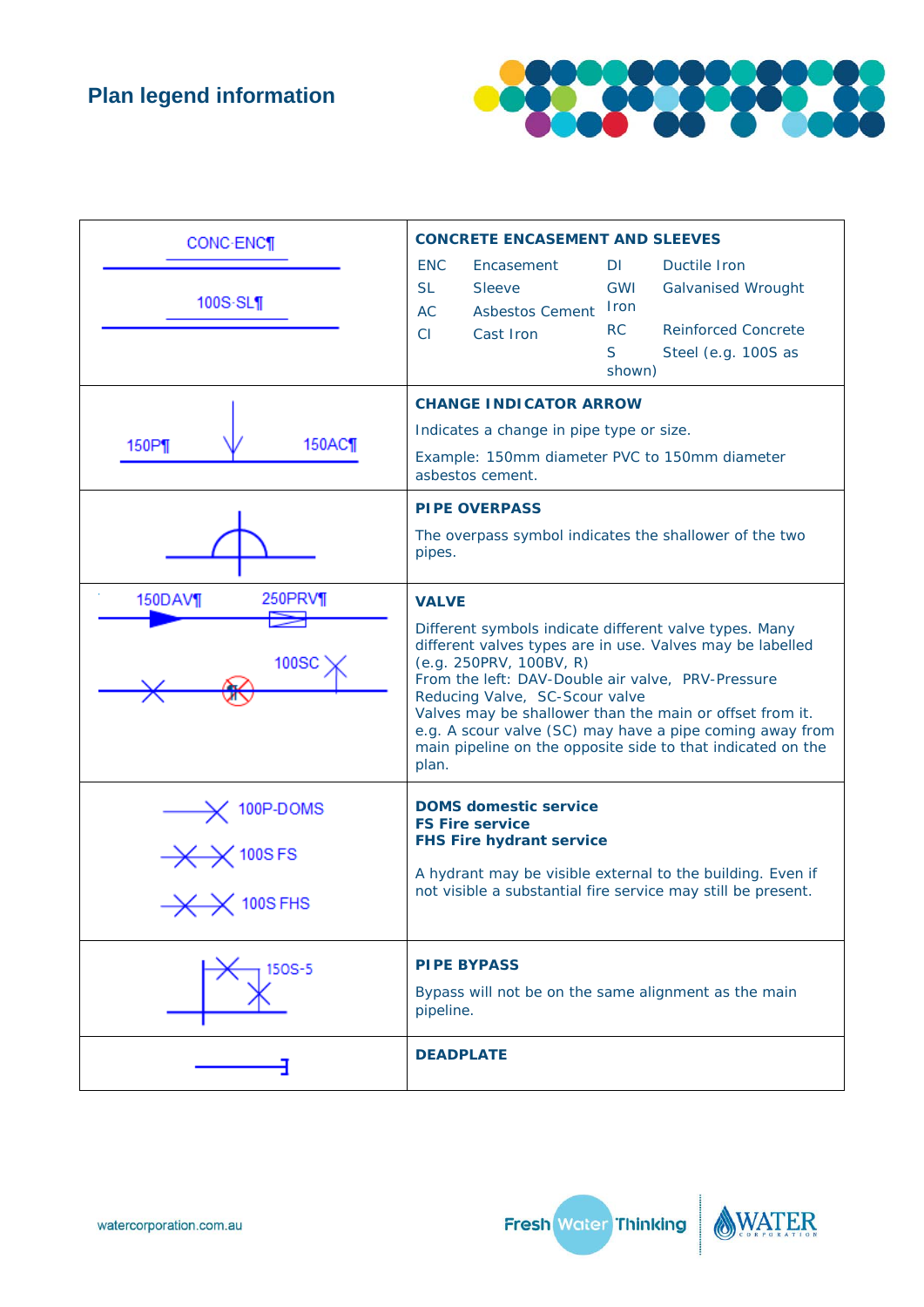

|                                                     | <b>CATHODIC PROTECTION FITTINGS</b>                                                                                                                                                                                                                                                                                                                                                                                                                         |  |  |
|-----------------------------------------------------|-------------------------------------------------------------------------------------------------------------------------------------------------------------------------------------------------------------------------------------------------------------------------------------------------------------------------------------------------------------------------------------------------------------------------------------------------------------|--|--|
| <b>WIRE CABLE</b><br><b>TD</b>                      | Cathodic protection (CP) systems protect pipelines from<br>corrosion by application of an electric current. Buried CP<br>equipment may be located some distance from the pipeline<br>being protected connected together by buried electric<br>cable. All fittings may not be visible.<br>buried anode - various sizes and configurations<br>$\mathsf{A}$<br><b>TP</b><br>test point - may be visible on a post or in-ground<br>transformer rectifier<br>TR. |  |  |
| MН<br>SAP                                           | ACCESS TEE OR MANHOLE OR SERVICE ACCESS PIT                                                                                                                                                                                                                                                                                                                                                                                                                 |  |  |
|                                                     | Below ground. May not be any visible signs at ground level<br>or may be located in a pit.<br>WARNING: Opening any manhole or pit is dangerous and is<br>prohibited.                                                                                                                                                                                                                                                                                         |  |  |
|                                                     | <b>FLOWMETER</b>                                                                                                                                                                                                                                                                                                                                                                                                                                            |  |  |
|                                                     | Various types of flow meters located in a pit. May be<br>labelled with identifier. (e.g. 50 MFM, 50MM)                                                                                                                                                                                                                                                                                                                                                      |  |  |
|                                                     | <b>STANDPIPE</b>                                                                                                                                                                                                                                                                                                                                                                                                                                            |  |  |
|                                                     | <b>WATER SAMPLING POINT (WSP)</b>                                                                                                                                                                                                                                                                                                                                                                                                                           |  |  |
|                                                     | <b>WATER SUPPLY POINT (WP)</b>                                                                                                                                                                                                                                                                                                                                                                                                                              |  |  |
| WSP¶<br>WP¶                                         | May be located adjacent to mains. Usually some visible<br>location.                                                                                                                                                                                                                                                                                                                                                                                         |  |  |
|                                                     | <b>HYDRANT</b>                                                                                                                                                                                                                                                                                                                                                                                                                                              |  |  |
|                                                     | <b>HYDRANT TEE</b>                                                                                                                                                                                                                                                                                                                                                                                                                                          |  |  |
| PH¶                                                 | <b>PILLAR HYDRANT</b>                                                                                                                                                                                                                                                                                                                                                                                                                                       |  |  |
| MURRAY STORAGE<br>TWL 20.0<br>CAP 1000m3<br>FL 18.5 | <b>TANKS AND RESERVOIRS</b><br>May have data shown:<br><b>TWL</b><br><b>Top Water Level</b><br>CAP Capacity (cubic metres)<br>Floor level<br>FL                                                                                                                                                                                                                                                                                                             |  |  |
| PS COOLGARDIE<br><b>BS COOLGARDIE</b>               | <b>WATER PUMP STATION</b><br>Water booster station<br>Name and number may be displayed.                                                                                                                                                                                                                                                                                                                                                                     |  |  |



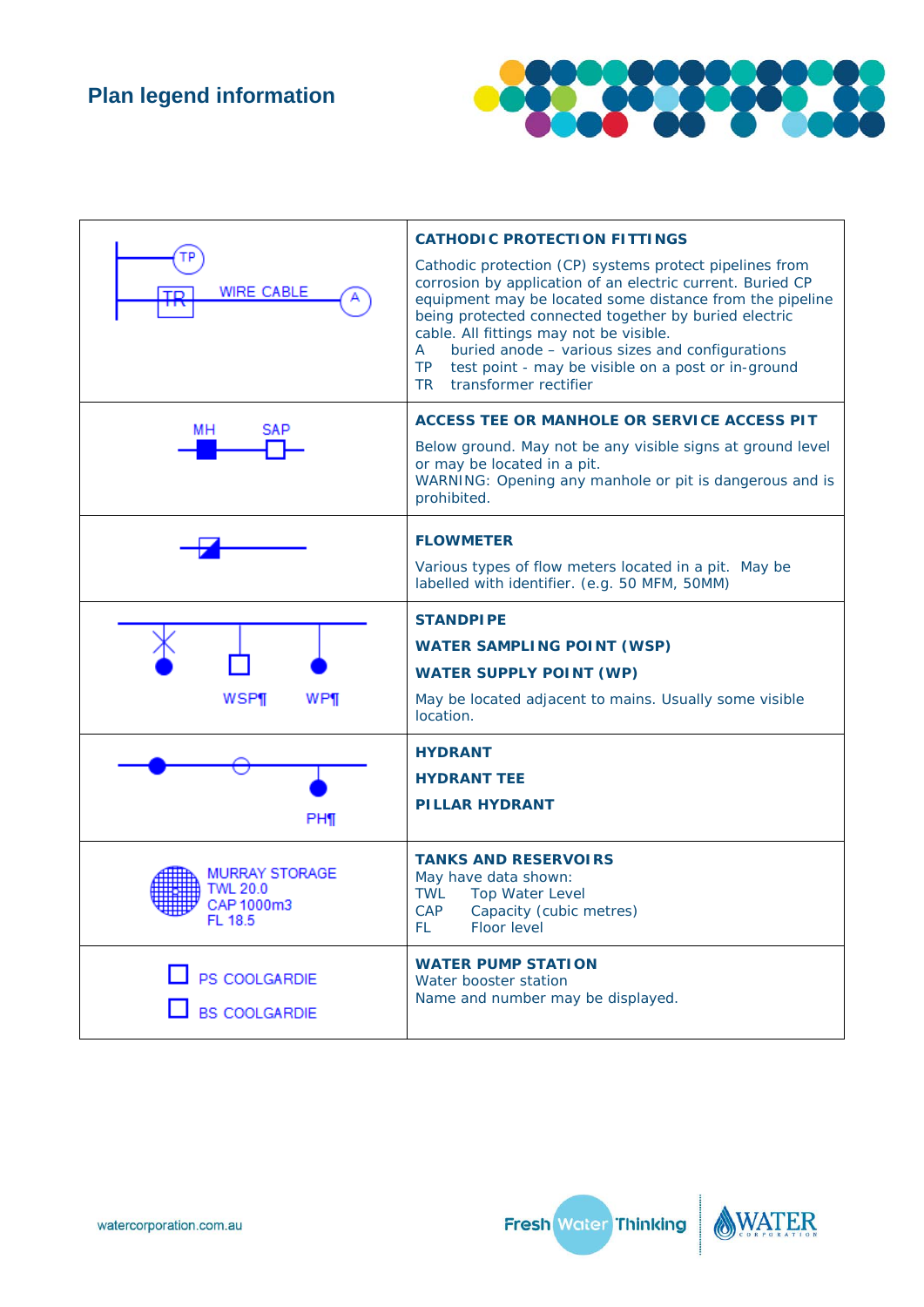

| Lot 1 Lot 2 Lot 3 Lot 4 Lot 5 | <b>PRE-LAID SERVICES</b><br>Code indicates which side of<br>a lot the water service is<br>located:                                                                                   | Code indicates on which<br>side of a lot the water<br>service is located: |
|-------------------------------|--------------------------------------------------------------------------------------------------------------------------------------------------------------------------------------|---------------------------------------------------------------------------|
| R<br>FM                       | <b>Deferred</b><br>D<br><b>Fully Prelaid Left</b><br>FL<br><b>Fully Prelaid Front</b><br><b>FM</b><br><b>Middle</b><br><b>FR</b><br><b>Fully Prelaid Right</b><br>Left<br>Right<br>R | May be no visible indication<br>at site.                                  |

| <b>Sewer Plan Symbols - Red</b>                        |                                                                                                                                                                          |  |
|--------------------------------------------------------|--------------------------------------------------------------------------------------------------------------------------------------------------------------------------|--|
|                                                        | <b>CRITICAL PIPELINE (THICK LINE)</b>                                                                                                                                    |  |
|                                                        | Extra caution required. Pipe may not be labelled. Risk<br>assessment may be required if working near this pipe.<br>Refer to Dial Before You Dig information or 131375.   |  |
| 100AC GEYER PL P.M. AG47<br>SOUTH PERTH SECTION 4 M.S. | <b>PRESSURE MAINS AND MAIN SEWERS</b><br>Sewerage gravitates to pump stations and then is pumped<br>in a pressure main to a main sewer or wastewater<br>treatment plant. |  |
|                                                        | Size & material – name of pressure main – planset number                                                                                                                 |  |
|                                                        | P.M. Pressure Main<br>M.S. Main Sewer                                                                                                                                    |  |
|                                                        | Shaded background indicates an internal Water<br>Corporation reference to more detailed information.                                                                     |  |
|                                                        | <b>PIPE</b>                                                                                                                                                              |  |
|                                                        | Actual pipe in use                                                                                                                                                       |  |
| PRIVATE                                                | Proposed or unavailable for release                                                                                                                                      |  |
|                                                        | Private pressure main                                                                                                                                                    |  |
| $\_$ DEAD $\_$                                         | Dead                                                                                                                                                                     |  |
| NOT IN USE                                             | Not in use (may be used in future)                                                                                                                                       |  |

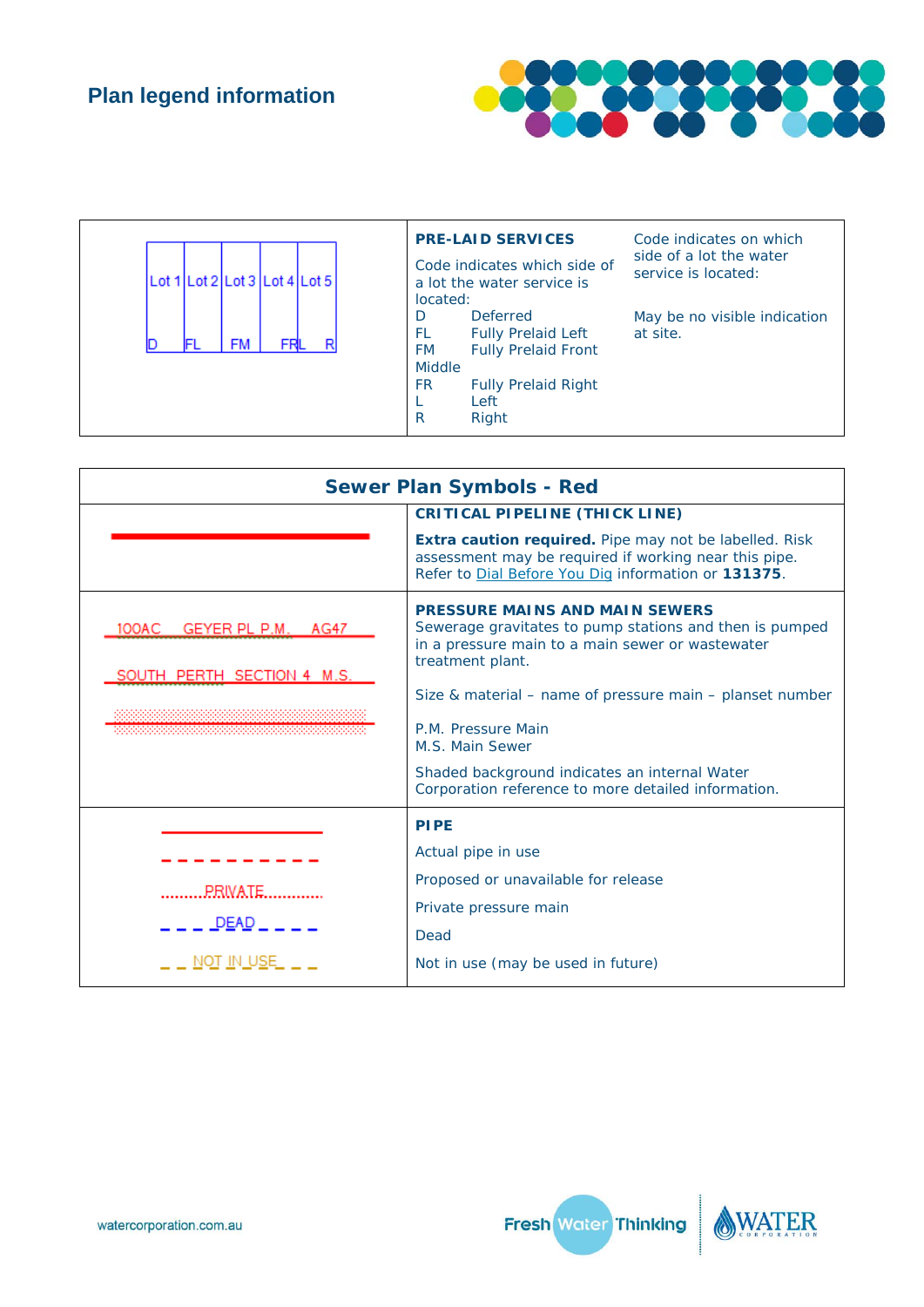### **Plan legend information**



| <b>Pipe material</b><br>AC<br>AC P<br><b>BK</b><br><b>CI</b><br>CI <sub>P</sub><br>DI<br><b>GRP</b><br>cast (HOBAS)<br><b>GRP/FW</b><br><b>HDPE</b><br>plain walled<br>profile walled<br><b>MDPE</b><br>plain walled<br>P<br>P/FRP<br>enviroliner<br>P/PW<br>PF<br><b>RA</b><br>RC<br><b>RC/FRP</b><br>RC/S | asbestos cement<br>asbestos cement lined with UPVC pipe<br>brick conduit<br>cast iron<br>cast iron lined with UPVC pipe<br>ductile iron<br>glass reinforced plastic centrifugally<br>glass reinforced plastic filament wound<br>high density polyethylene or PE100<br>HDPE/PW high density polyethylene or PE100<br>medium density polyethylene or PE80<br>unplasticised polyvinyl chloride (UPVC)<br>PVC lined with fibre reinforced plastic-<br>UPVC profile walled<br>pitch fibre<br>resin aggregate<br>reinforced concrete<br>reinforced concrete lined with fibre<br>reinf plastic enviroliner<br>reinforced concrete segments<br>RC/S_GRPRC segments lined with glass reinf.<br>plastic pipe or liner | RC CIPL<br>RC_FPVC<br>RC G<br>RC GRP<br>pipe<br><b>RC HDPE</b><br>pipe<br>RC P<br>RC_P/SW<br>pipe<br>RC RC<br>pipe<br>RC_RCPL<br>S<br>SU<br>$S_S$<br><b>VC</b><br><b>VC/FRP</b><br>enviroliner<br><b>VC HDPE</b><br>VC P<br>VC P/SW | reinforced concrete with cured in place liner<br>reinf. concrete lined with shapes formed from rigid<br><b>UPVC</b> sheeting<br>reinf. concrete with sprayed on cement or gunite lining<br>reinforced concrete lined with glass reinforced plastic<br>reinf. concrete lined with high density polyethylene<br>reinforced concrete lined with UPVC pipe<br>reinforced concrete lined with spirally wound UPVC<br>reinf. concrete lined with another reinforced concrete<br>RC pipe lined with another RC pipe lined with keyed<br>plasticised PVC sheeting<br>mild steel cement lined<br>steel usually unlined and not coated<br>steel with a fusion bonded polyethylene internal lining<br>vitrified clay<br>vitrified clay lined with fibre reinforced plastic-<br>vitrified clay lined with high density polyethylene pipe<br>vitrified clay lined with UPVC pipe<br>vitrified clay lined with spirally wound UPVC pipe<br>Pipe types of steel (S) and glass reinforced plastic (GRP) display<br>an outside diameter with the nominal pipe size and type. |
|-------------------------------------------------------------------------------------------------------------------------------------------------------------------------------------------------------------------------------------------------------------------------------------------------------------|-------------------------------------------------------------------------------------------------------------------------------------------------------------------------------------------------------------------------------------------------------------------------------------------------------------------------------------------------------------------------------------------------------------------------------------------------------------------------------------------------------------------------------------------------------------------------------------------------------------------------------------------------------------------------------------------------------------|-------------------------------------------------------------------------------------------------------------------------------------------------------------------------------------------------------------------------------------|-------------------------------------------------------------------------------------------------------------------------------------------------------------------------------------------------------------------------------------------------------------------------------------------------------------------------------------------------------------------------------------------------------------------------------------------------------------------------------------------------------------------------------------------------------------------------------------------------------------------------------------------------------------------------------------------------------------------------------------------------------------------------------------------------------------------------------------------------------------------------------------------------------------------------------------------------------------------------------------------------------------------------------------------------------------|
| <b>RCPL</b><br><b>PVC</b> sheeting                                                                                                                                                                                                                                                                          | RC pipe lined with keyed plasticised                                                                                                                                                                                                                                                                                                                                                                                                                                                                                                                                                                                                                                                                        |                                                                                                                                                                                                                                     |                                                                                                                                                                                                                                                                                                                                                                                                                                                                                                                                                                                                                                                                                                                                                                                                                                                                                                                                                                                                                                                             |
|                                                                                                                                                                                                                                                                                                             |                                                                                                                                                                                                                                                                                                                                                                                                                                                                                                                                                                                                                                                                                                             |                                                                                                                                                                                                                                     |                                                                                                                                                                                                                                                                                                                                                                                                                                                                                                                                                                                                                                                                                                                                                                                                                                                                                                                                                                                                                                                             |
|                                                                                                                                                                                                                                                                                                             |                                                                                                                                                                                                                                                                                                                                                                                                                                                                                                                                                                                                                                                                                                             |                                                                                                                                                                                                                                     | <b>CHANGE INDICATOR ARROW</b>                                                                                                                                                                                                                                                                                                                                                                                                                                                                                                                                                                                                                                                                                                                                                                                                                                                                                                                                                                                                                               |
| <b>15OP</b>                                                                                                                                                                                                                                                                                                 | <b>150AC</b>                                                                                                                                                                                                                                                                                                                                                                                                                                                                                                                                                                                                                                                                                                |                                                                                                                                                                                                                                     |                                                                                                                                                                                                                                                                                                                                                                                                                                                                                                                                                                                                                                                                                                                                                                                                                                                                                                                                                                                                                                                             |
|                                                                                                                                                                                                                                                                                                             |                                                                                                                                                                                                                                                                                                                                                                                                                                                                                                                                                                                                                                                                                                             |                                                                                                                                                                                                                                     | Only used on pressure mains. Indicates a change in pipe<br>size, grade, joint or bedding.                                                                                                                                                                                                                                                                                                                                                                                                                                                                                                                                                                                                                                                                                                                                                                                                                                                                                                                                                                   |

#### **VALVE**

Many different valve types are in use. Valve may be in a pit or have a visible valve cover. There may be no surface indication. May be labelled (e.g. SAV, RV, SV)

Valves may be shallower than the main or offset from it. e.g. A scour valve (SC) may have a pipe coming away from main pipeline on the opposite side to that indicated on the plan.

# **PIPE OVERPASS**

When two pipes cross, the shallower of the two pipes has an overpass symbol attached.



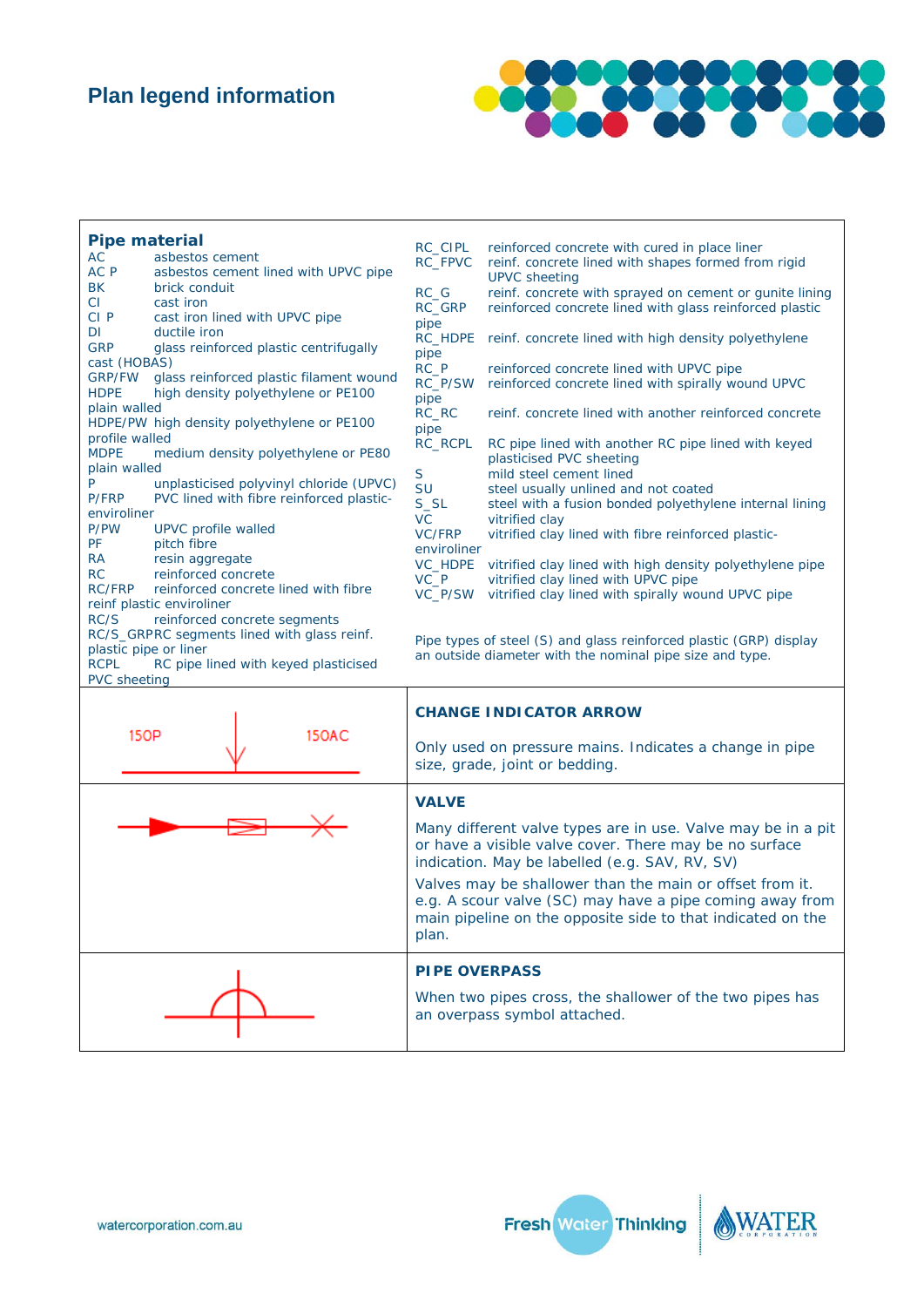

| MЯ                                                                                | <b>WASTEWATER ACCESS CHAMBERS (MANHOLES)</b><br>Manhole (shown not labelled)<br>Tee or maintenance shaft (shown not labelled)<br>44<br><b>MS</b><br>maintenance shaft (labelled)<br><b>HAZARDOUS MANHOLE</b><br>Indicates a potential health hazard from risk of exposure to<br>toxic waste.<br>NOTE: Opening any manhole is dangerous and is<br>prohibited. |                                                                                                                                                                                                                                                                                                                                                                      |
|-----------------------------------------------------------------------------------|--------------------------------------------------------------------------------------------------------------------------------------------------------------------------------------------------------------------------------------------------------------------------------------------------------------------------------------------------------------|----------------------------------------------------------------------------------------------------------------------------------------------------------------------------------------------------------------------------------------------------------------------------------------------------------------------------------------------------------------------|
| 26.24¶<br>4.01¶<br>V1234¶<br>0438¶<br>$7.0 - ASE$<br>.2 FE¶<br>2.0 FSW<br>1.0 FN1 | <b>MANHOLE INFORMATION</b><br><b>BOX</b><br>Square - nontrafficable (Do<br>not drive vehicles or place<br>loads.)<br>Round - trafficable<br>Lid level (reduced level)<br>Access chamber no.<br>Alignment<br><b>Offset</b>                                                                                                                                    | A - along, the distance<br>along a boundary from an<br>intersection of boundaries.<br>This will be a first distance<br>only. (e.g. 7.0 ASE: 7m<br>along boundary SE<br>direction)<br>F - from, the distance at<br>right angles from a<br>boundary. This will be the<br>second distance, but may<br>be the first as well. (e.g. 2m<br>from boundary SW<br>direction.) |
| 150P¶<br>43¶<br>15.82¶<br>41.8¶<br>16.77¶                                         | <b>CONCRETE ENCASEMENT OR SLEEVE</b><br>Upstream distances indicated from sewer manhole.<br>Sleeve: Sleeve size and material type shown. (e.g. 225SU)                                                                                                                                                                                                        |                                                                                                                                                                                                                                                                                                                                                                      |
| 36.6<br>24,                                                                       | <b>UNDERPINNING</b><br>Underpinning supports nearby foundations which have<br>potential to be affected by excavation.                                                                                                                                                                                                                                        |                                                                                                                                                                                                                                                                                                                                                                      |
| SOUTH PERTH PS1                                                                   | <b>PUMP STATION</b><br>Wastewater pressure main will be in the vicinity.                                                                                                                                                                                                                                                                                     |                                                                                                                                                                                                                                                                                                                                                                      |

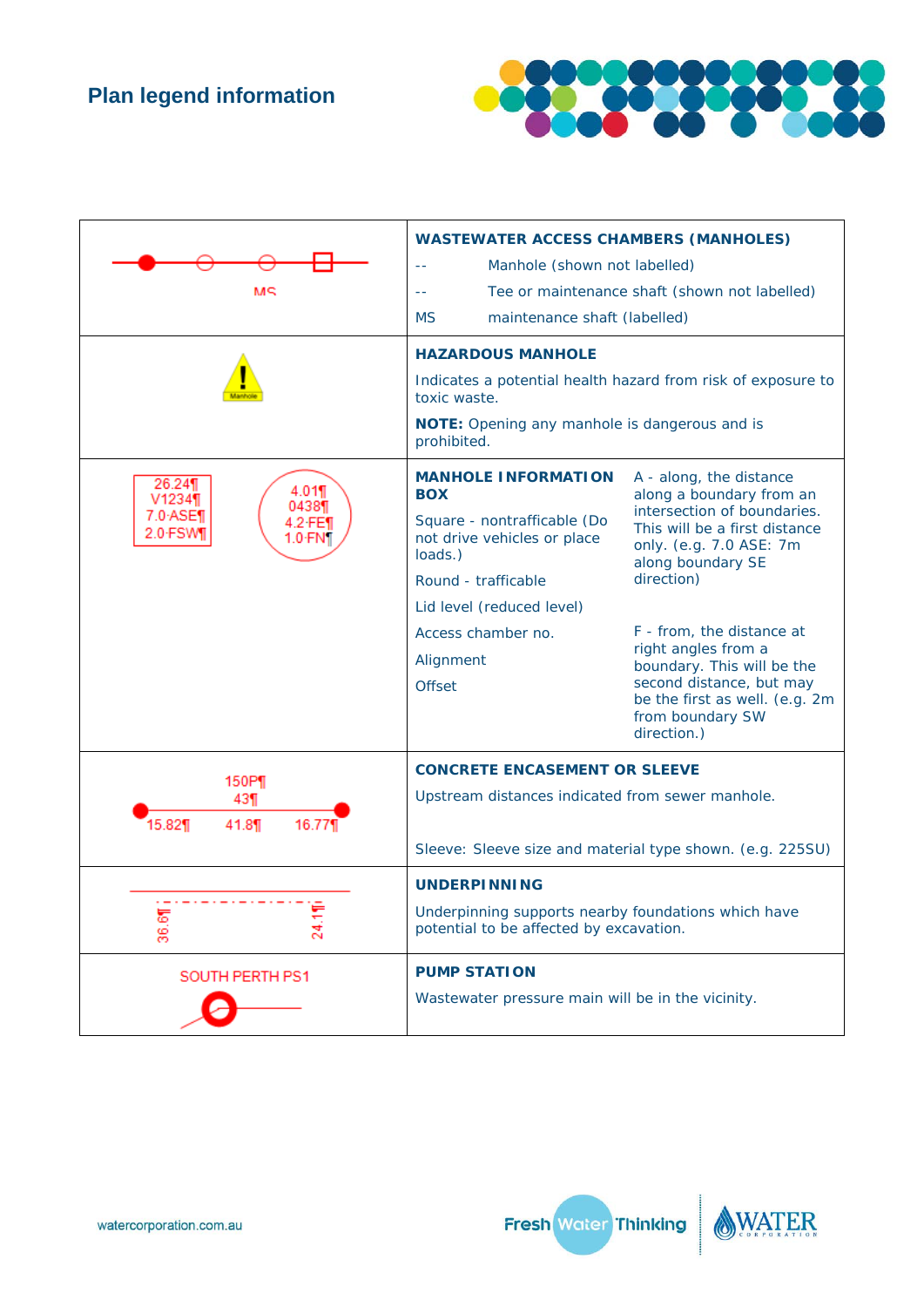

|                  | <b>CATHODIC PROTECTION</b>                                                                                                                                                                                                                                                               |  |  |
|------------------|------------------------------------------------------------------------------------------------------------------------------------------------------------------------------------------------------------------------------------------------------------------------------------------|--|--|
| WIRE•CABLE¶      | Cathodic protection (CP) systems protect pipelines from<br>corrosion by application of an electric current. Buried CP<br>equipment may be located some distance from the pipeline<br>being protected connected together by buried electric<br>cable. All CP fittings may not be visible. |  |  |
|                  | buried anode - various sizes and configurations<br>A                                                                                                                                                                                                                                     |  |  |
|                  | <b>TP</b><br>test point - may be visible on a post or in-ground                                                                                                                                                                                                                          |  |  |
|                  | <b>TR</b><br>transformer rectifier                                                                                                                                                                                                                                                       |  |  |
|                  | <b>TUNNEL</b>                                                                                                                                                                                                                                                                            |  |  |
|                  | As indicated with square brackets facing towards the<br>tunnel with both distances from downstream manhole<br>displayed.                                                                                                                                                                 |  |  |
|                  | <b>INSPECTION OPENING</b>                                                                                                                                                                                                                                                                |  |  |
| 7.0 FNE1         | Screw capped end of a gravity pipe running from a sewer<br>manhole.                                                                                                                                                                                                                      |  |  |
|                  | Placed at the end (usually upstream) of pipes. Information<br>box displays tie distances and directions. (See manholes)                                                                                                                                                                  |  |  |
|                  | <b>TRAP</b>                                                                                                                                                                                                                                                                              |  |  |
|                  | A trap is used to minimise gas build up and odour in house<br>connection lines.                                                                                                                                                                                                          |  |  |
|                  | ВT<br>boundary trap on connection                                                                                                                                                                                                                                                        |  |  |
|                  | <b>BTR</b><br>boundary trap required on connection                                                                                                                                                                                                                                       |  |  |
|                  | <b>RT</b><br>running trap on a pipe                                                                                                                                                                                                                                                      |  |  |
|                  | <b>RF</b><br>rubber flap on a manhole                                                                                                                                                                                                                                                    |  |  |
|                  | <b>RV</b><br>property, backflow device, shown as reflux valve<br>on connection                                                                                                                                                                                                           |  |  |
| 25¶              | <b>PROPERTY CONNECTION</b>                                                                                                                                                                                                                                                               |  |  |
| 10.5 U1.5<br>10¶ | In-distance towards the property at right angles<br>L<br>from the pipe. Only shown when 0.5 or more.                                                                                                                                                                                     |  |  |
| 11.5 U1.0        | Up-distance the connection is brought up to<br>U<br>bring it to within 1.5 of the surface                                                                                                                                                                                                |  |  |

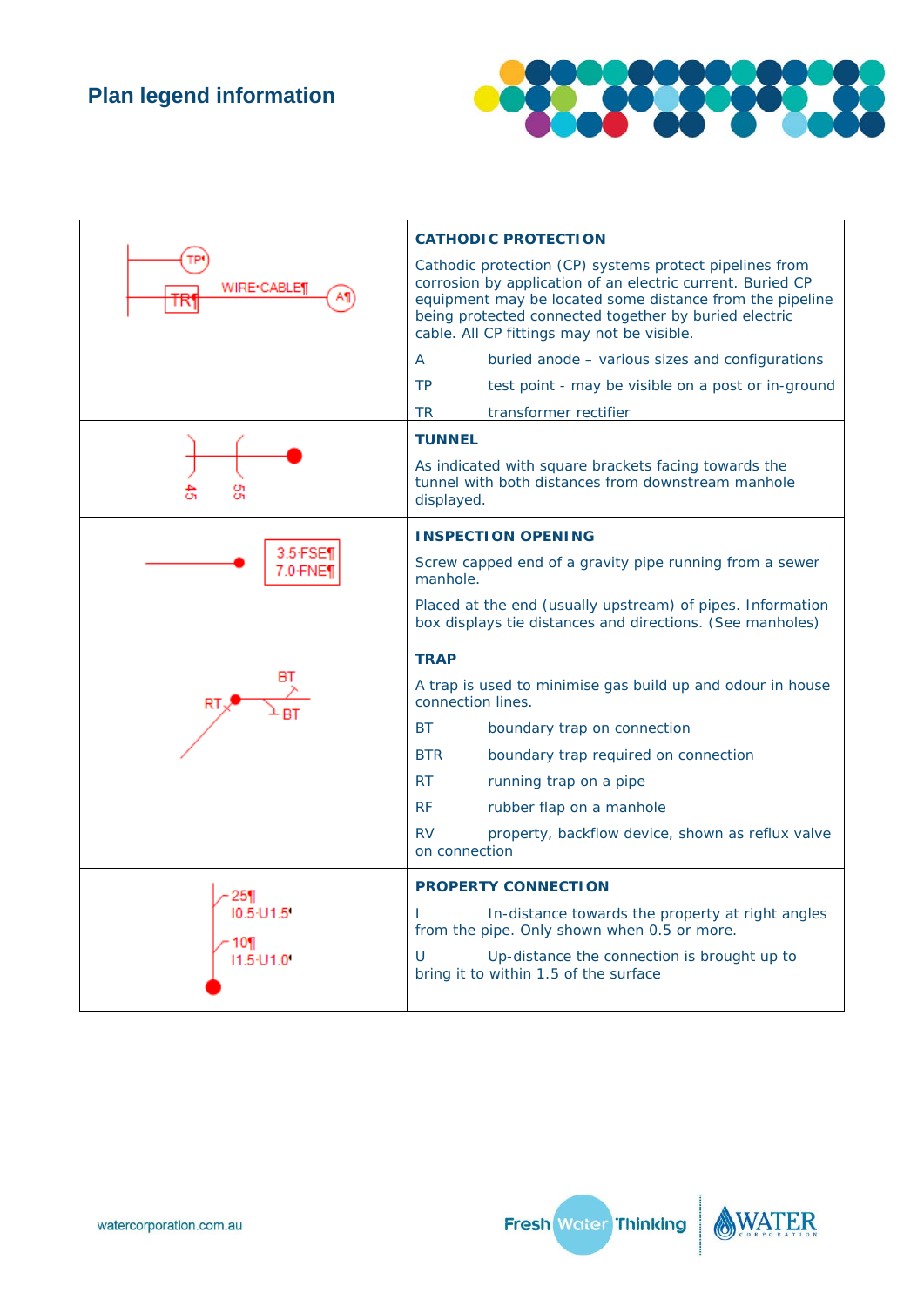

| <b>Drainage Plan Symbols - Green</b>  |                                                                                                                                                                                                                                                                                                                                                                                                      |                                           |                             |                                |
|---------------------------------------|------------------------------------------------------------------------------------------------------------------------------------------------------------------------------------------------------------------------------------------------------------------------------------------------------------------------------------------------------------------------------------------------------|-------------------------------------------|-----------------------------|--------------------------------|
| <b>CRITICAL PIPELINE (THICK LINE)</b> |                                                                                                                                                                                                                                                                                                                                                                                                      |                                           |                             |                                |
|                                       | Extra caution required. Pipe may not be labelled. Risk<br>assessment may be required if working near this pipe. Refer to <b>Dial</b><br>Before You Dig information or 131375.                                                                                                                                                                                                                        |                                           |                             |                                |
| 900RC X<br>419<br>0.60<br>0.60<br>SS  | <b>GRAVITY PIPE</b><br>P<br>Branch or main drain<br><b>SS</b><br>Subsoil drain<br>Information displayed: type, upstream and downstream invert<br>levels, length, nominal pipe size. Other info may also be displayed.                                                                                                                                                                                |                                           |                             |                                |
| 3.9 1:2.7<br>OE.<br>444.8             | <b>OPEN CHANNEL</b><br>Drainage structures even<br>if dry must be kept clear<br><b>OA</b><br>Landscaped<br>of any obstruction such<br><b>OE</b><br>Normal Open Earth<br>as sand stockpiles.<br>OF<br>Open channel with flood levee<br><b>Half Pipe</b><br><b>OH</b><br><b>OL</b><br><b>Lined Channel</b><br><b>OS</b><br><b>Swale-Shallow Depression</b><br><b>OW</b><br><b>Natural Water Course</b> |                                           |                             |                                |
| 450RC 50<br>R<br>147.8                | <b>RISING MAIN</b><br>Letter 'R' displayed on pipe between pump station and access<br>chamber.<br>(e.g. 450mm diam reinforced concrete)                                                                                                                                                                                                                                                              |                                           |                             |                                |
|                                       | <b>Material abbreviations</b>                                                                                                                                                                                                                                                                                                                                                                        |                                           |                             |                                |
| P<br>70.5                             | A                                                                                                                                                                                                                                                                                                                                                                                                    | Asbestos                                  | <b>HCAL</b>                 | <b>Hel-Cor Aluminium</b>       |
|                                       | AC<br><b>BK</b>                                                                                                                                                                                                                                                                                                                                                                                      | Asbestos cement<br><b>Brick</b>           | <b>HCMS</b><br><b>Steel</b> | <b>Hel-Cor Galvanised Mild</b> |
|                                       | СI                                                                                                                                                                                                                                                                                                                                                                                                   | Cast Iron                                 | <b>MS</b>                   | <b>Mass Concrete</b>           |
|                                       |                                                                                                                                                                                                                                                                                                                                                                                                      |                                           | <b>MSCL</b>                 | Mild Steel Cement Lined        |
|                                       | СM<br><b>CTL</b>                                                                                                                                                                                                                                                                                                                                                                                     | <b>Concrete Monier</b><br>Concrete tunnel | <b>MF</b>                   | Geofabrics-Megaflo             |
|                                       | CV                                                                                                                                                                                                                                                                                                                                                                                                   | <b>Concrete Voussoirs</b>                 | P                           | Polyvinyl Chloride             |
|                                       | DI                                                                                                                                                                                                                                                                                                                                                                                                   | Ductile Iron                              | <b>POLY</b>                 | Polyethylene                   |
|                                       | ECC                                                                                                                                                                                                                                                                                                                                                                                                  | <b>Enclosed Conc Channel</b>              | <b>RC</b>                   | Reinforced Conc (e.g.          |
|                                       | 900RC)<br><b>ECCB</b><br><b>Enclosed Conc Channel</b><br><b>RCBC</b><br><b>Reinforced Conc Box</b><br><b>Bridge</b>                                                                                                                                                                                                                                                                                  |                                           |                             |                                |
|                                       | <b>FRC</b>                                                                                                                                                                                                                                                                                                                                                                                           | <b>Fibre Reinforced Concrete</b>          | Culvert<br>S                | <b>Steel</b>                   |



ER

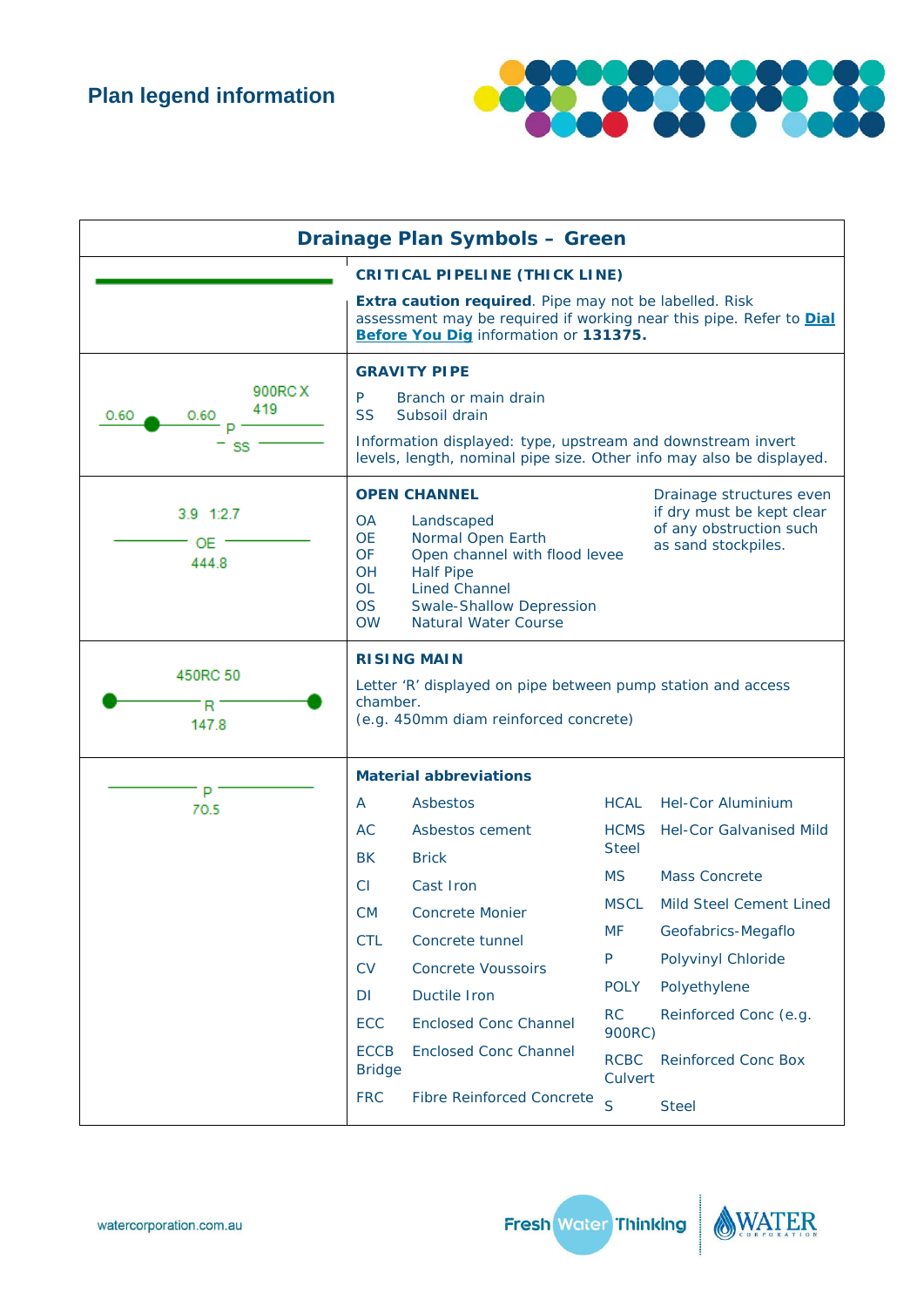

|       | <b>GB</b>     | <b>Glazed Brick</b>                                                                     | <b>VC</b> | <b>Vitrified Clay</b>                                              |
|-------|---------------|-----------------------------------------------------------------------------------------|-----------|--------------------------------------------------------------------|
|       | <b>GRP</b>    | <b>Glass Reinforced Plastic</b>                                                         | W         | Wood                                                               |
|       |               |                                                                                         |           |                                                                    |
|       |               |                                                                                         |           |                                                                    |
|       |               |                                                                                         |           |                                                                    |
|       |               | <b>SHADED BACKGROUND</b>                                                                |           |                                                                    |
|       |               | more detailed information.                                                              |           | Shaded background around a pipe indicates an internal reference to |
|       |               | <b>CONNECTION</b>                                                                       |           |                                                                    |
| 1.87  |               | Local authority or private connection (orange). Pipe size, type and                     |           |                                                                    |
| 450RC |               | invert level shown. Identifier may be shown.                                            |           |                                                                    |
|       |               |                                                                                         |           |                                                                    |
|       |               |                                                                                         |           |                                                                    |
|       |               | <b>CHANGE INDICATOR ARROW</b>                                                           |           |                                                                    |
|       |               | Indicates a change in pipe size, grade, joint or bedding                                |           |                                                                    |
|       |               |                                                                                         |           |                                                                    |
|       | <b>VALVES</b> |                                                                                         |           |                                                                    |
|       |               | Different valve types indicated. May be also be labelled (e.g.<br>100SAV, 100SC, 100BV) |           |                                                                    |
|       |               | be in a pit or have a cover which is visible or there may not be any                    |           | Valves may be shallower than the main or offset from it. Valve may |
|       |               | surface indication.                                                                     |           |                                                                    |
|       |               | <b>PIPE OVERPASS</b>                                                                    |           |                                                                    |
|       |               | The overpass symbol indicates the shallower of the two pipes.                           |           |                                                                    |
|       |               |                                                                                         |           |                                                                    |



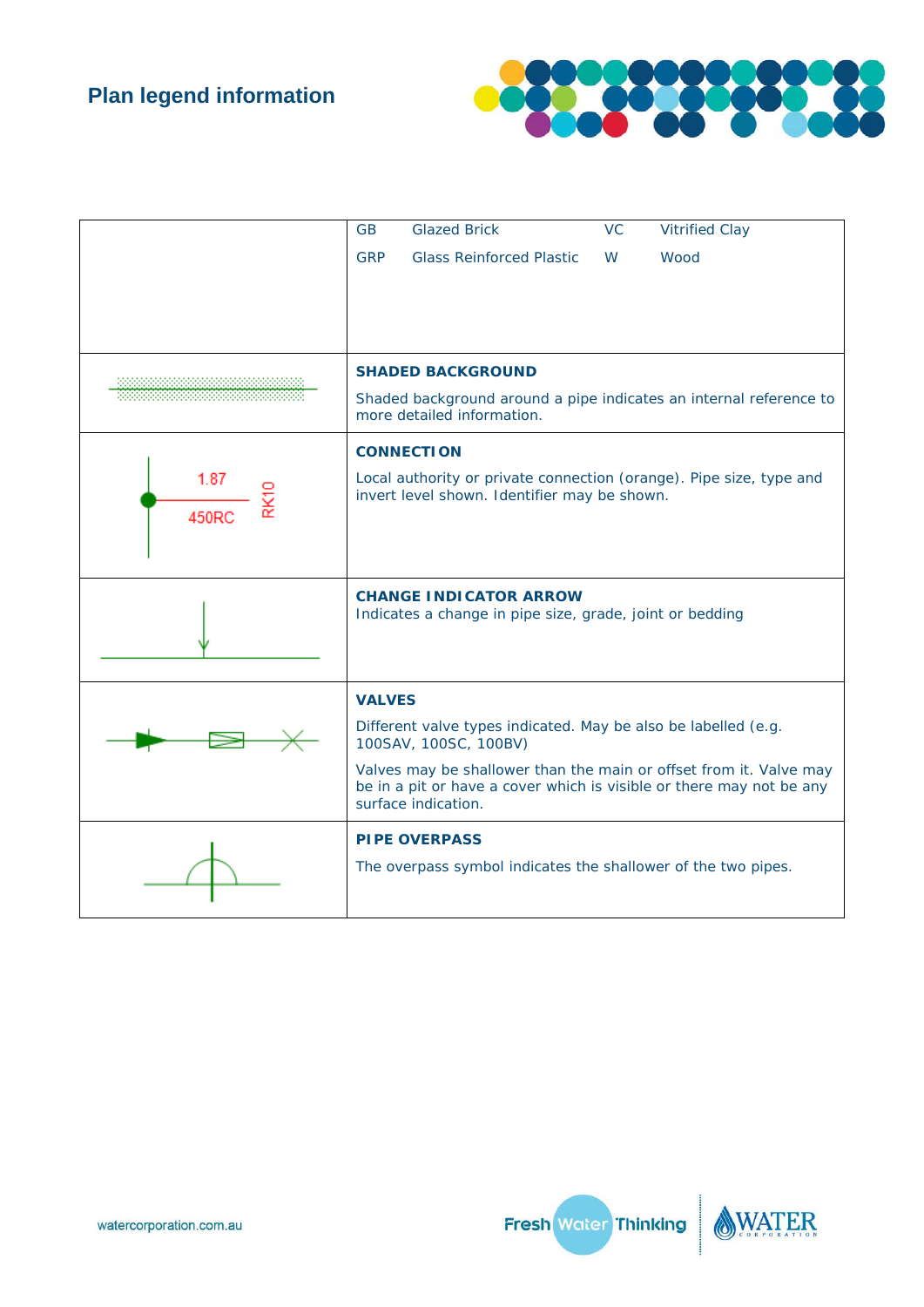## **Plan legend information**



|                                                 | <b>ACCESS CHAMBER (MANHOLE)</b>                                                                                                                                                                                                                                   |                                                                                                                                                                                                             |
|-------------------------------------------------|-------------------------------------------------------------------------------------------------------------------------------------------------------------------------------------------------------------------------------------------------------------------|-------------------------------------------------------------------------------------------------------------------------------------------------------------------------------------------------------------|
| A021                                            | An access point to drainage pipes.                                                                                                                                                                                                                                |                                                                                                                                                                                                             |
| A BK<br>30.69                                   | Square non-trafficable<br>Round trafficable                                                                                                                                                                                                                       |                                                                                                                                                                                                             |
| A021                                            | Access chamber no                                                                                                                                                                                                                                                 | e.g. A021                                                                                                                                                                                                   |
| A BK<br>30.69                                   | <b>Type</b>                                                                                                                                                                                                                                                       | well liner<br>WI<br><b>PS</b><br>pipe segment<br>BK<br>brick (See example)<br>RC<br>reinforced concrete<br><b>MC</b><br>mass concrete                                                                       |
|                                                 | Lid level (reduced level)<br>Alignment                                                                                                                                                                                                                            | e.g. 30.69<br>F - From, the distance at<br>right angles from a<br>boundary. This will be the<br>second distance, but may be<br>the first as well. (e.g. 3.3<br>FSW: 3.3 m from boundary<br>in SW direction) |
|                                                 | <b>Offset</b>                                                                                                                                                                                                                                                     | A - Along, the distance along<br>a boundary from an<br>intersection of boundaries.<br>This will be a first distance<br>only. (e.g. 19.0 ASE: 3.3 m<br>along boundary in SE<br>direction)                    |
|                                                 | <b>DRAIN CROSSING</b>                                                                                                                                                                                                                                             |                                                                                                                                                                                                             |
| <b>RBC</b>                                      | A drain crossing which is a pipe or series of pipes.<br><b>BPC</b><br>bank access culvert<br><b>OBC</b><br>occupational box culvert<br><b>OPC</b><br>occupational culvert<br><b>RBC</b><br>road box culvert<br><b>RPC</b><br>road culvert<br><b>SYP</b><br>syphon |                                                                                                                                                                                                             |
| <b>JERSEY ST</b><br><b>PUMP STATION</b><br>A162 | <b>PUMP STATION</b><br>Pump station name, number and planset number.                                                                                                                                                                                              |                                                                                                                                                                                                             |